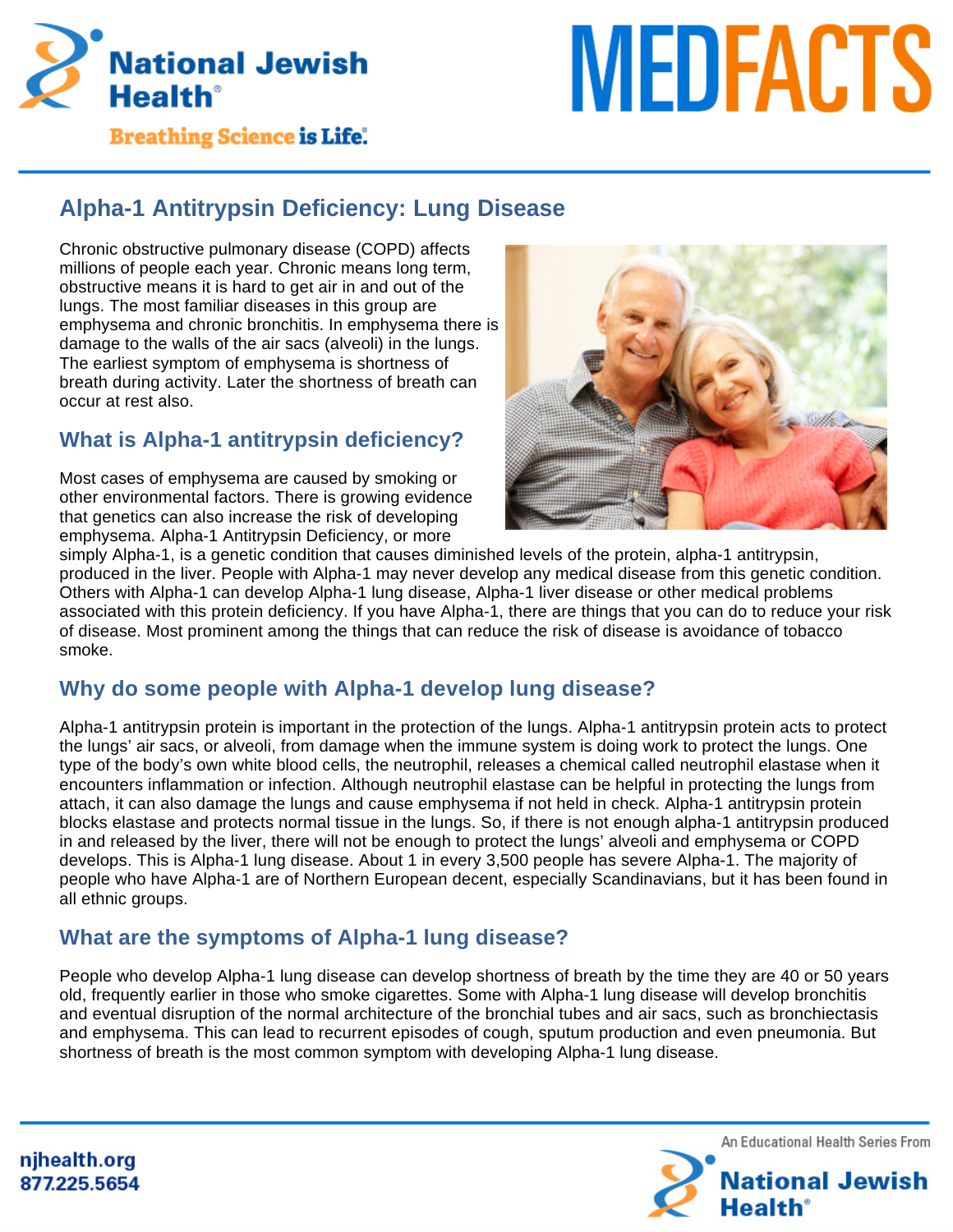## **What tests diagnose Alpha-1?**

Because Alpha-1 related disease is COPD, the diagnosis is made by the same methods. Your doctor may have you do a number of tests to evaluate your breathing. These may include:

- Detailed medical history including family history of lung disease
- Physical exam,
- **Blood tests.** In addition, two special blood tests determine the diagnosis of Alpha-1 Antitrypsin Deficiency. Alpha-1 antitrypsin blood level, Pi-type or phenotype (structure of the protein made by the Alpha-1 gene), and genotype (testing the Alpha-1 DNA). In people with Alpha-1 lung disease, the blood level of alpha-1 antitrypsin will often be very low, less than 20 percent of the normal level. The phenotype (Pi-type) of the alpha-1 antitrypsin protein in a person is determined by identifying how the protein moves on an electrified gel. A normal protein is referred to as an M protein. A person with normal alpha-1 antitrypsin proteins is referred to as Pi MM. The most common abnormal proteins are S, Z and F. Sometimes a gene will make no protein; this a "null" gene. When you have two Z genes, you are Pi ZZ, and a person that is most likely to get Alpha-1 lung and/or liver disease.
- **Chest radiograph or Chest CT scan**. A chest x-ray may reveal that the lungs are hyper inflated due to emphysema. A chest CT will show a pattern of emphysema specific to Alpha-1. When the normal small air sacs (alveoli) of the lungs break down and consolidate, they look like large holes in the lung, like the holes in Swiss cheese. In those who smoke but don't have Alpha-1, emphysema will occur more frequently in the upper part of the lung. In those with Alpha-1 emphysema, the lower parts of the lung are most commonly affected. Bronchiectasis can occur in those with Alpha-1 lung disease. This is the permanent dilation and thickening of the bronchial tubes from chronic inflammation.
- **Pulmonary function tests**. Breathing tests that test for abnormal airflow are called pulmonary function tests (PFTs). In people with emphysema, the volume of air expelled from the lungs in one second (FEV1) will be diminished relative to the total amount of air expelled. Air can get out, but at a slower rate. People with emphysema will also tend to have hyper inflated lungs, and they will trap air in their lungs. This hyperinflation and air trapping tends to worsen with exercise. This is one reason that people with emphysema feel short of breath soon after starting exercise. Finally, complete PFTs measure how well the lungs can exchange oxygen  $(O_2)$ , which we want to get into our body. This is referred to as the diffusion capacity. When the small air sacs of the lung break down to form larger air sacs, or emphysema, the capacity of the lungs to exchange oxygen with the blood is impaired.

### **What specialist should I see if I have Alpha-1 lung disease?**

If you have any abnormal Alpha-1 genes (e.g., Z, S, F, null), discuss the risk of lung disease with your Alpha-1 doctor. Different Alpha-1 genes lead to different risk for disease. You may be referred to a pulmonologist who specializes in Alpha-1 lung disease.

### **How does Alpha-1 lung disease affect other organs and systems in the body?**

**Liver disease.** In addition to causing lung disease, 25 percent of people with Alpha-1 deficiency due to the PiZZ genes will develop liver disease. Liver disease from Alpha-1 can also affect newborns and children.

**Skin disease.** Panniculitis is a disorder of skin tissue, including fat that lies underneath the skin. It usually involves inflamed, red lumps, often found on the legs. This condition is very rare. Alpha-1 antitrypsin replacement therapy is effective for the treatment of skin lesions.

**Pulmonary hypertension.** This is a disorder of large and small blood vessels in the lung that leads to increased pressure, or hypertension, in the large vessels leading to the lungs from the right side of the heart. In very severe cases, the increasing pressure inside the right side of the heart can lead to right heart failure.

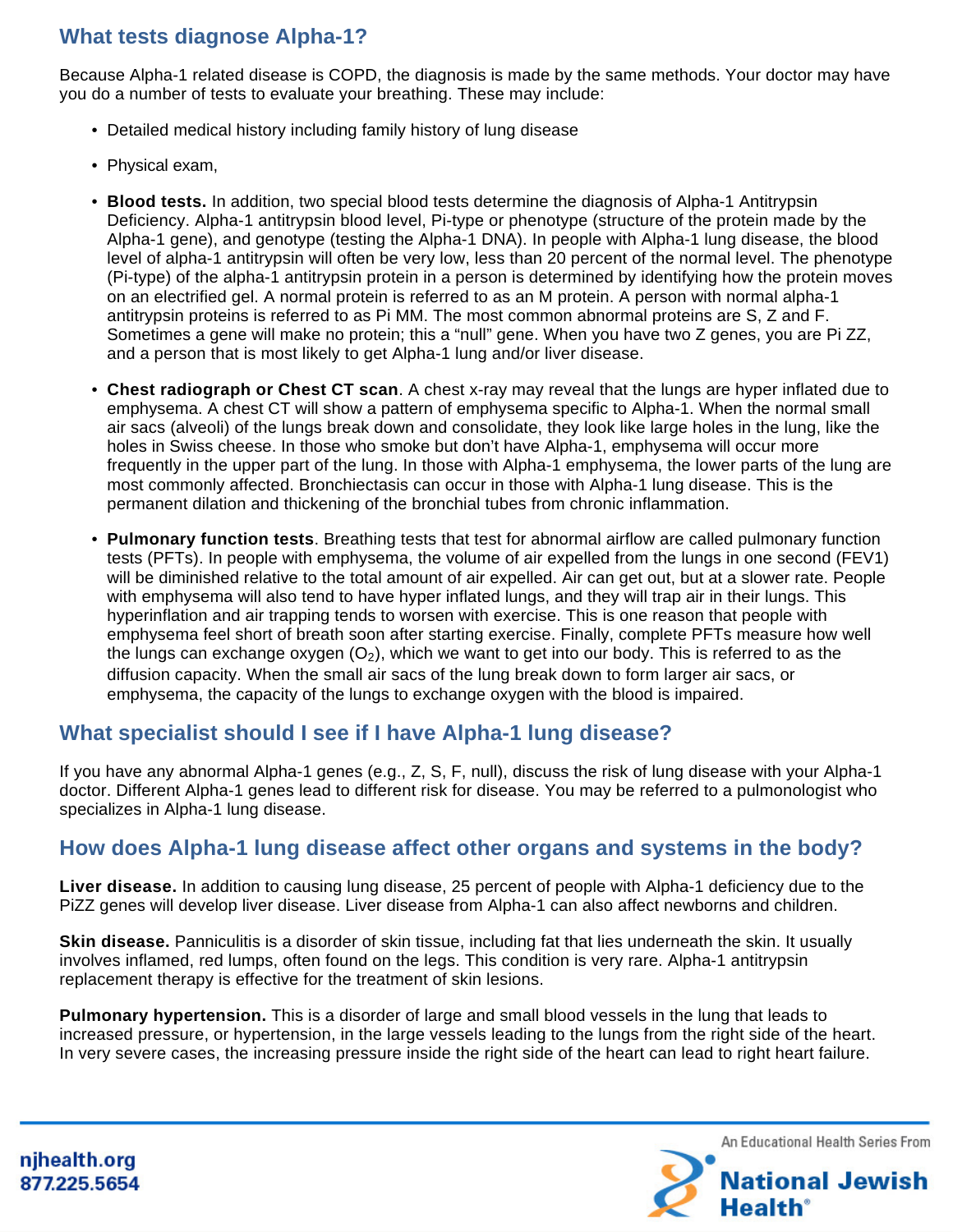This can be evaluated by cardiac ultrasound (cardiac echo) or heart catheterization.

**Hypoxemia.** Low oxygen levels in the bloodstream (hypoxemia) can be measured using a finger pulse oximeter. Severe emphysema and living at high altitude can be associated with hypoxemia and will require you to wear oxygen when walking, with sleep, or even 24 hours a day. Prolonged hypoxemia can cause pulmonary hypertension.

**Cachexia**. Significant weight loss, poor appetite, muscle atrophy and fatigue in someone who is not trying to lose weight is called cachexia. In people with Alpha-1, this condition is caused by the spillover of the inflammatory chemicals from the affected lung or liver into the main bloodstream and by the increasing amount of the body's energy that is devoted to the respiratory muscles.

**Deconditioning.** This is decreased ability to sustain a physical effort, from walking to carrying grocery bags. The diagnosis of deconditioning is based on your symptoms and completion of a cardiopulmonary exercise test ordered by your doctor.

**Cardiovascular disease.** Overlap with coronary artery disease and hypertension is common in people with Alpha-1. The shortness of breath, hypoxemia and deconditioning may be worse. All people with Alpha-1 may be screened for cardiac disease. Attention should be paid to medications prescribed for the treatment of both conditions, as several lung medications can worsen a heart condition, and some medications used to treat hypertension and angina can negatively affect the lung.

**Thromboembolic disease.** People with Alpha-1 can develop blood clots, especially in the veins of the calves and thighs, which later can migrate into the lung circulation and cause pulmonary embolism. Engorged and painful veins or acute severe shortness of breath are symptoms associated with this disease. Testing in a hospital setting is necessary to perform a leg ultrasound and chest computed tomography. Treatment with blood thinners is the usual treatment.

### **Infections.**

- Nontuberculous mycobacteria lung infection, also called NTM, MAC or MAI, may occur more often in people with Alpha-1, even in heterozygous people, such as PiMZ. Nontuberculous mycobacteria are organisms commonly found in water and soil that can cause a lung disease resembling tuberculosis, although not contagious. Nontuberculous mycobacteria are difficult to treat, and consultation with an infectious disease specialist is often helpful.
- People with Alpha-1 who have a catheter like a port or PICC line for weekly Alpha-1 antitrypsin augmentation therapy administration can develop catheter-related bloodstream infections with bacteria found commonly on the skin. Testing in a hospital setting is necessary to collect blood cultures. It is recommended to remove the catheter while receiving antibiotic treatment and carefully reconsider placing a new catheter.

**Lung cancer.** There is some evidence that people with Alpha-1 Z or S genes may be at increased risk of developing lung cancer, even in the absence of exposure to cigarette smoke or asbestos, the two most common risk factors for lung cancer. A CT of the chest is a useful screening method for lung cancer.

# **How is Alpha-1 Antitrypsin Deficiency managed?**

People with Alpha-1 may live long, healthy lives without ever getting lung or liver problems from their Alpha-1. For those who develop emphysema or COPD, treatment starts with the same medications and therapies used for those who get COPD without Alpha-1. The medications include:

- Inhaled bronchodilators
- Combination medication
- Inhaled corticosteroids
- Medication to prevent COPD flare-ups

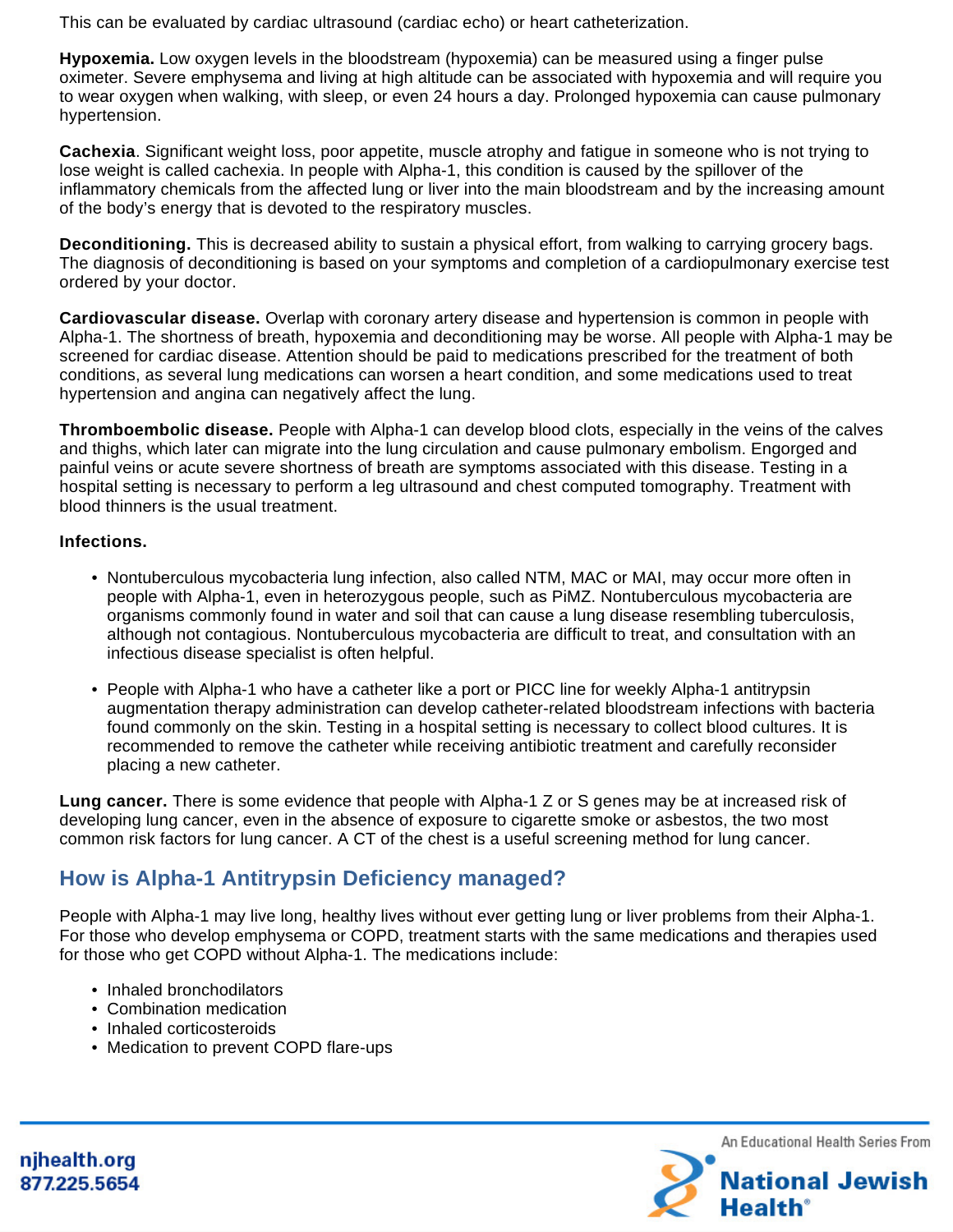In addition, specific therapy has been available for Alpha-1 lung disease since 1987, a class of medicine called augmentation therapy. This medication augments the alpha-1 antitrypsin protein in the blood with normal alpha -1 antitrypsin from healthy plasma donors and is infused into an arm vein. The dose is adjusted based on body weight, and this treatment is given once a week. This therapy does not help people with liver disease due to Alpha-1. There are currently four brands of augmentation therapy approved in the U.S. They include:

- Prolastin®
- Aralast<sup>TM</sup>
- Zemaira®
- Glassia®

In addition to medications, treatment includes:

- Avoiding infection
- Oxygen therapy for those with oxygen saturation levels below 89%
- Breathing Retraining
- Techniques to bring up mucus
- Pulmonary rehabilitation
- Surgery.

Surgery is a treatment option for Alpha-1, depending on the type and severity of disease. This could include:

- Lung transplant
- Lung volume reduction although often people with Alpha-1 lung disease are not good candidates for surgical lung volume reduction surgery.
- Liver transplantation may be an option for people severely affected by Alpha-1 liver disease.
- Healthy Lifestyle

A healthy lifestyle is important for everyone, including people with Alpha-1 and their caregivers: A healthy lifestyle includes:

- Regular exercise
- Giving up smoking and avoiding secondhand smoke. This is important in managing Alpha-1. Smoking can accelerate or speed the development of Alpha-1 related emphysema and shorten lifespan.
- Healthy eating

### **How does Alpha-1 lung disease affect my life expectancy?**

People who continue to smoke and have Alpha-1 lung disease, have an average life expectance of about 60 years of age. People who quit smoking or never smoked and have Alpha-1, can still develop Alpha-1 lung disease but they have a better prognosis, and many will have similar life expectancy compared to those who don't have Alpha-1. It is important to discover whether you have Alpha-1 early in life, since this could affect your choice to smoke or not. Some advocate screening for the abnormal Alpha-1 antitrypsin genes at birth. Remember, people with Alpha-1 can live al full life.

### **What does the future hold?**

Alpha-1 Antitrypsin Deficiency is fairly common among inherited disorders. Research is constantly being done to develop new therapies.

Visit our website for more information about support groups, clinical trials and lifestyle information.

PTE.024 © Copyright 1999, 2004, 2007, 2010, 2014, 2017

NOTE: This information is provided to you as an educational service of National Jewish Health. It is not meant to be a substitute for consulting with your own physician.